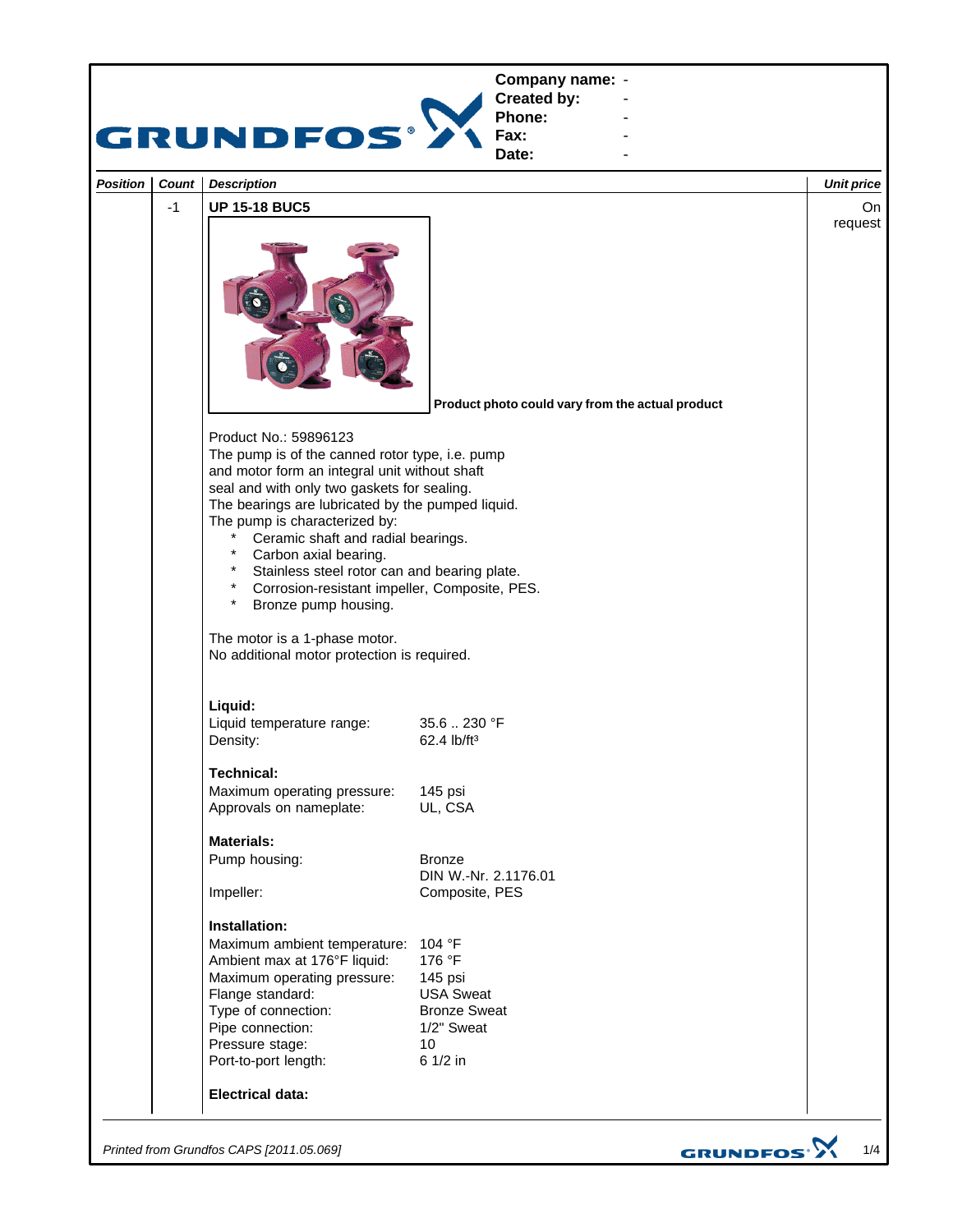|                  | GRUNDFOS®                                                                                                                                                                     |                                                                                       | Company name: -<br><b>Created by:</b><br>Phone:<br>Fax:<br>Date: | $\overline{\phantom{a}}$<br>$\blacksquare$ |                              |
|------------------|-------------------------------------------------------------------------------------------------------------------------------------------------------------------------------|---------------------------------------------------------------------------------------|------------------------------------------------------------------|--------------------------------------------|------------------------------|
| Position   Count | <b>Description</b>                                                                                                                                                            |                                                                                       |                                                                  |                                            | <b>Unit price</b>            |
|                  | Number of poles:<br>Max. power input:<br>Rated power - P2:<br>Main frequency:<br>Rated voltage:<br>Current in speed 3:<br>Capacitor size - run:<br>Insulation class (IEC 85): | $\overline{2}$<br>60 W<br>$0.04$ HP<br>60 Hz<br>1 x 115 V<br>0.55A<br>8 µF/180 V<br>F |                                                                  |                                            |                              |
|                  | Others:<br>Gross weight:                                                                                                                                                      | 7.25 lb                                                                               |                                                                  |                                            |                              |
|                  |                                                                                                                                                                               |                                                                                       |                                                                  |                                            |                              |
|                  |                                                                                                                                                                               |                                                                                       |                                                                  |                                            |                              |
|                  |                                                                                                                                                                               |                                                                                       |                                                                  |                                            |                              |
|                  |                                                                                                                                                                               |                                                                                       |                                                                  |                                            |                              |
|                  |                                                                                                                                                                               |                                                                                       |                                                                  |                                            |                              |
|                  |                                                                                                                                                                               |                                                                                       |                                                                  |                                            |                              |
|                  |                                                                                                                                                                               |                                                                                       |                                                                  |                                            |                              |
|                  | Printed from Grundfos CAPS [2011.05.069]                                                                                                                                      |                                                                                       |                                                                  |                                            | GRUNDFOS <sup>.</sup><br>2/4 |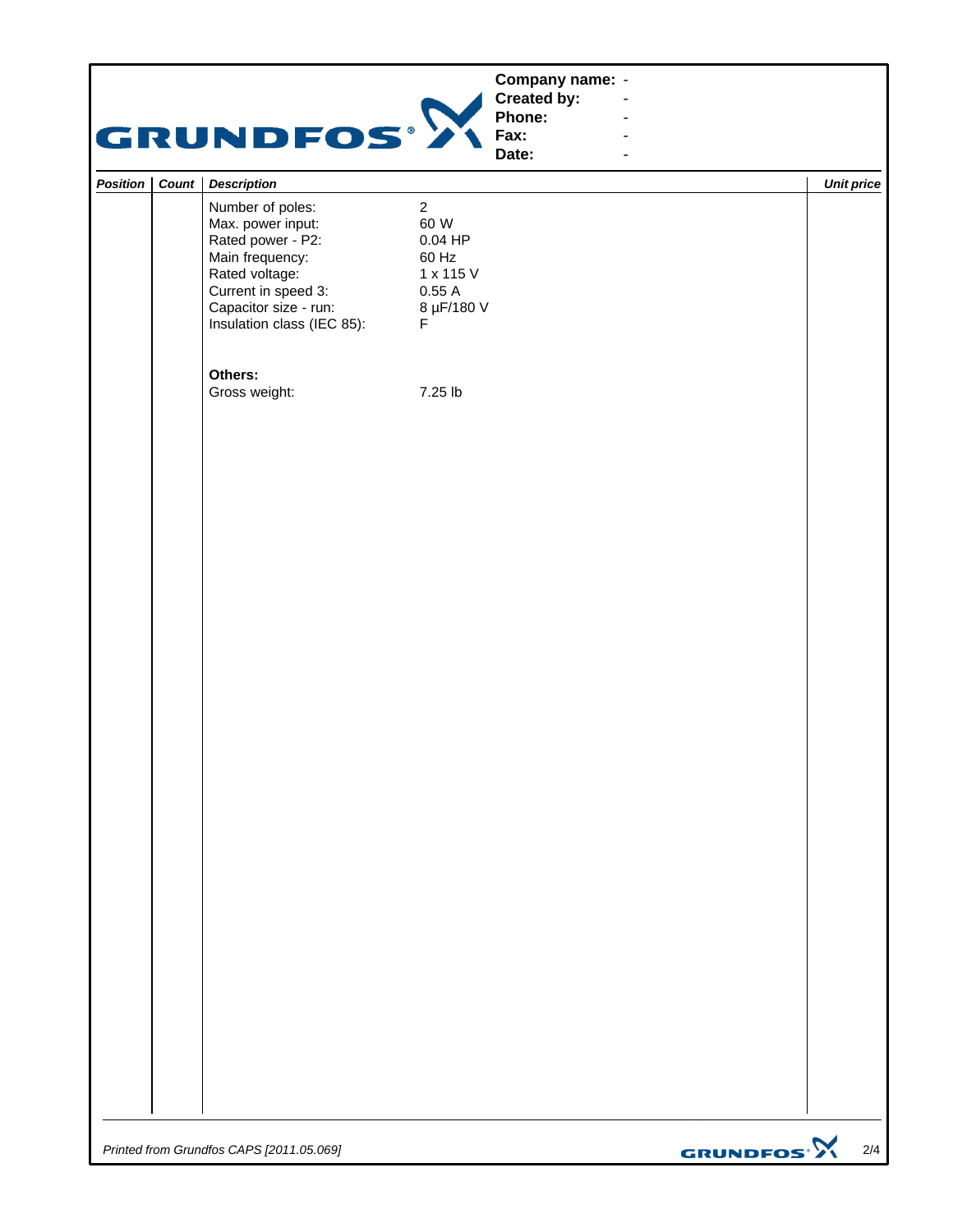

*Printed from Grundfos CAPS [2011.05.069]*

**GRUNDFOS<sup>.</sup>X**